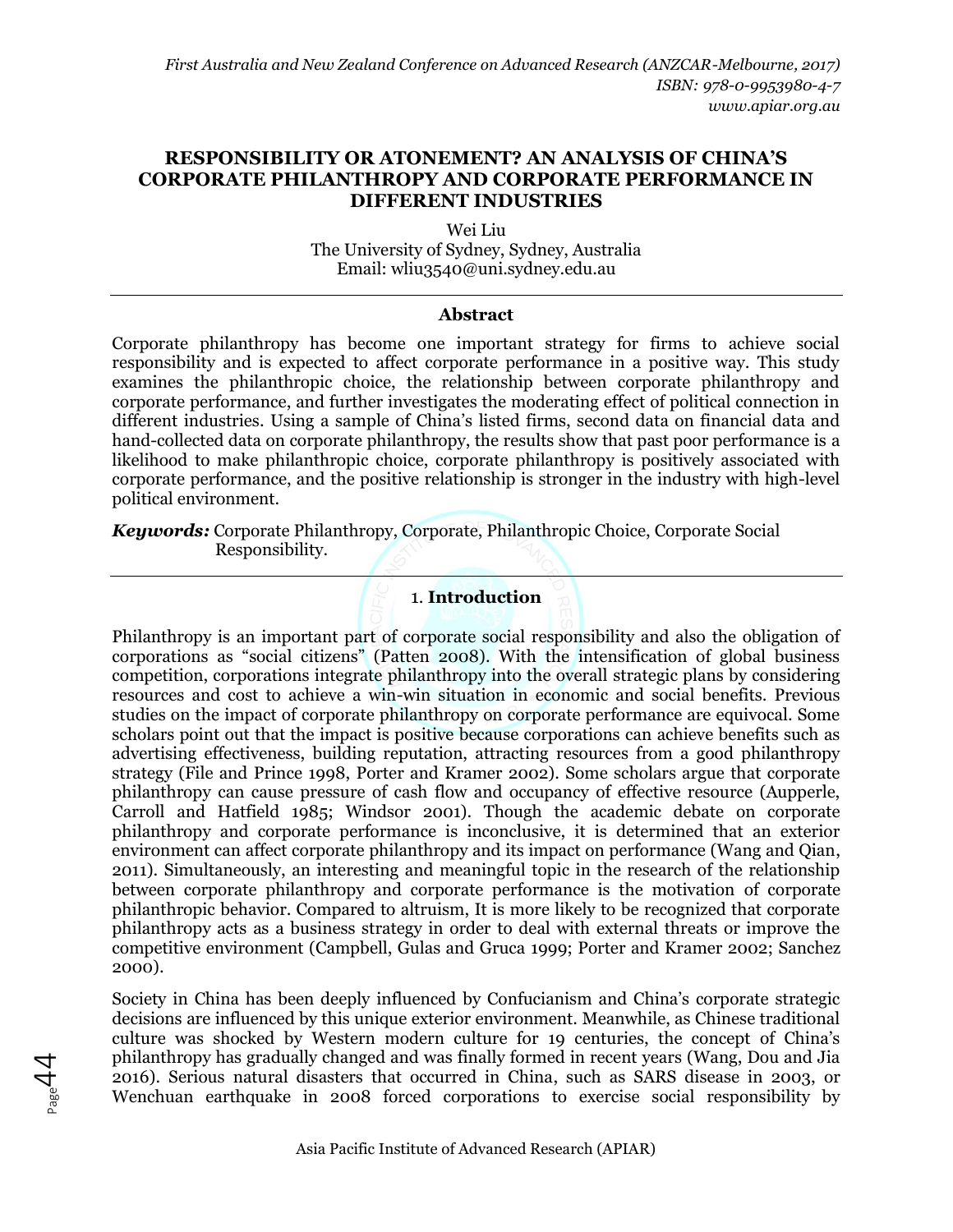*First Australia and New Zealand Conference on Advanced Research (ANZCAR-Melbourne, 2017) ISBN: 978-0-9953980-4-7 www.apiar.org.au* 

philanthropy and this improved corporation's understanding of philanthropic strategy and people's concern for corporate philanthropy. Previous studies focused on the relationship between corporate philanthropy and corporate performance and there is a research gap within China's exterior environment. So, this study aims to determine the motivation of corporate philanthropic behavior and identify the moderating effect of the exterior environment by comparing political environment in different industries based on the analysis of the relationship between corporate philanthropy and corporate performance.

This report contributes to the study on the relationship between corporate philanthropy and corporate performance in the following ways. First, the significant relationship between corporate philanthropy and corporate performance is validated in China's exterior environment. Based on the study of political system and cultural differences (Wang and Qian 2011, Wang, Choi and Li 2008), the empirical evidence can be provided to show that industry plays an important role in moderating the relationship. Second, this report contributes to the development of philanthropic theories. Previous literature mainly used Corporate Social Responsibility (CSR) as theoretical paths to study the motivations of corporate strategic philanthropy (Frooman, 1997; Porter and Kramer 2002; Wang and Coffey 1992). Resource Dependent Perspective (RDP) is used in this report as the theoretical path of moderating effect to explain the different corporate performance in different industries. Meanwhile, the theoretical analysis based on the combination of CSR and RDP is provided as a method to analyze corporate philanthropy decision making to maximize corporate performance under complex exterior environment. Third, the motivation of corporate philanthropic choice can be determined based on performance feedback. Existing research has not clearly explained the reasons that corporate decision-makers choose corporate philanthropy as a strategy. This study measured corporate past performance and established a relationship between past performance and philanthropic choice.

The following analysis is organized in several parts. The next section analyzes the relationship between corporate philanthropy and corporate performance from the theoretical level through literature review, then proposes the hypotheses of the study. Next, the empirical method that contains different variables with data source and the equation is provided. The results will be interpreted and discussed afterwards and limitations and conclusion are carried out in the last section.

### **2. Literature review and hypotheses**

# **Corporate Philanthropy in China**

There have been different opinions on study of motivations for corporate philanthropy. Campbell, Moore and Metzger, (2002) summed up four motivational perspectives: strategic motivations, altruistic motivations, political motivations and managerial utility motivations. Strategic motivational perspective was added by competitive advantage theory to study the corporate philanthropy actions via four elements of competitive environment. Corporate philanthropy can improve the corporate competitiveness only in good social and economic benefits (Campbell, Gulas and Gruca, 1999). Altruists, such as Sanchez (2000), proposed that corporate philanthropy asks for no return and is the embodiment of social welfare maximization. Andreoni and Payne (2011) argued that potential altruistic motivations can drive corporate philanthropic strategy to help firms gain public praise. Political motivational perspective reflects that firms are affected by the political environment and make a philanthropic decision in order to increase profit and reduce external penalties. Haley (1991) argued that corporate philanthropy was a kind of managerial masques for managers to achieve their own management purposes.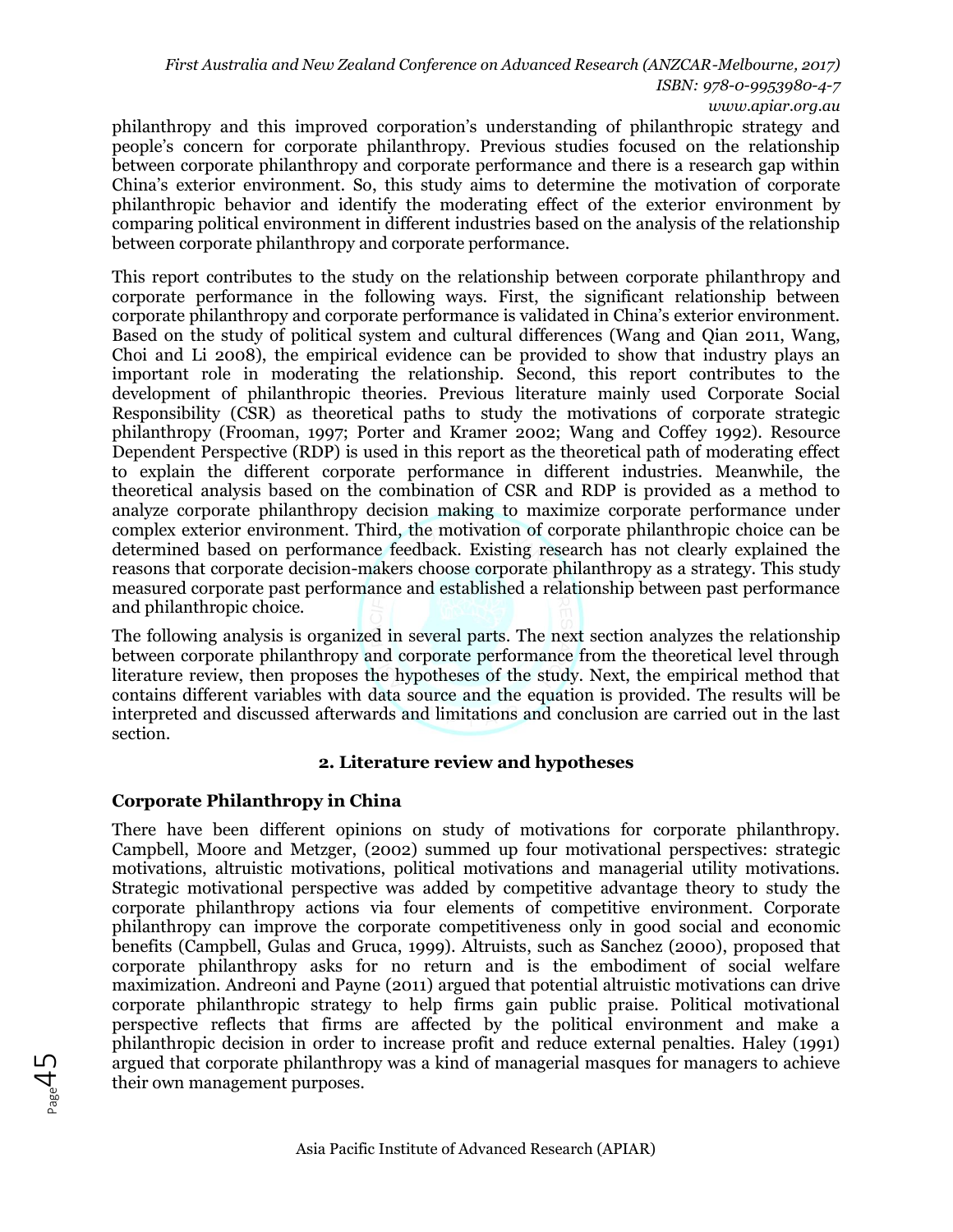*First Australia and New Zealand Conference on Advanced Research (ANZCAR-Melbourne, 2017)*

*ISBN: 978-0-9953980-4-7*

*www.apiar.org.au* 

The four motivations above can explain almost all corporate philanthropic actions. Political motivational perspective is the most significant in China when considering China's unique cultural environment and political system. From the cultural perspective, China's philanthropic culture has the characteristics of introversion compared to the open philanthropic culture in Western society. Along with five thousand years of civilized history, China's society has been deeply influenced by Confucianism that benevolence is the core idea (Wang and Qian, 2011). One famous Mencius' saying is: 'Gentlemen cherish all things but not love; love ordinary people but not dear; so gentlemen dear relatives then love ordinary people and cherish everything at last' (Lau, 2003, p. 53). That means philanthropy emphasizes to the relatives and close friends but not strangers and firms in China rarely make philanthropic decisions under altruistic motivational perspective. Meanwhile, China's philanthropic culture also has a political characteristic. China's long imperial rule produced the political priority culture. 'The universe belongs to all and the state power works hard for all' from Sun Yat-sen's famous saying is the direct manifestation of dominant thought (Chen and Payne 1946, p. vi). Over emphasis on the philanthropy of the rulers led to the lack of private philanthropic actions.

From the political system perspective, as a socialist political system, the Communist Party of China is firmly in power. One-party government controls almost all resources and is difficult to prevent corruption. The power-for-money deal between the government and firms is the way for firms to obtain key resources and achieve fast development especially in some industries such as real estate and mining energy that rely on the government's authorization (Wang and You 2012). In order to achieve the balance between government and public relations, philanthropy is the viable strategy to not only exchange political chips and reduce regulation from the government, but also to appease public opinion then achieve a balance among the three (Zhao, Bai and Zhao, 2014).

# **Performance Feedback and Philanthropic Choice**

Based on the previous research on performance feedback and behavioural theory, firms will adjust the strategies according to aspiration level (Cyert and March, 1963). Decision-makers will search for solutions when corporate performance is lower than aspiration level. As an optional strategy with resource cost and possibility of changing corporate image, strategic corporate philanthropy is inherently risky (Godfrey 2005). However, this may be a good solution that increases revenue because of better corporate image and higher degree of media attention. Wang and Qian (2011) also proved that strategic philanthropy is risky, but it's usually the solution that decision-makers choose to change the status quo. Therefore, the hypothesis can be inferred as follows:

*Hypothesis 1. Firms with poor ROA are positively likelihood of doing philanthropy.* 

# **The Impact of Corporate Philanthropy on Corporate Performance**

Previous studies on the relationship between corporate philanthropy and corporate performance showed the results for two different directions. From the benefits of corporate performance, advertising effectiveness, building reputation, attracting resources, establishing competitive advantages are usually the main benefits that can be achieved from corporate philanthropy. File and Prince (1998) proposed that corporate philanthropy can expand the sales of products, that is conducive to improving the brand awareness of the product. Navarro (1988) found that corporate philanthropy can be tax deductible and has the effect of advertising to achieve development goals. In the perspective of strategic philanthropy, Porter and Kramer (2002) claimed that corporate philanthropy can acquire the benefits of business and society. As one strategic investment, philanthropy can help firms get intangible assets such as improving the competitive environment, establishing good cooperative relations with suppliers or customers.

 $\rm 46$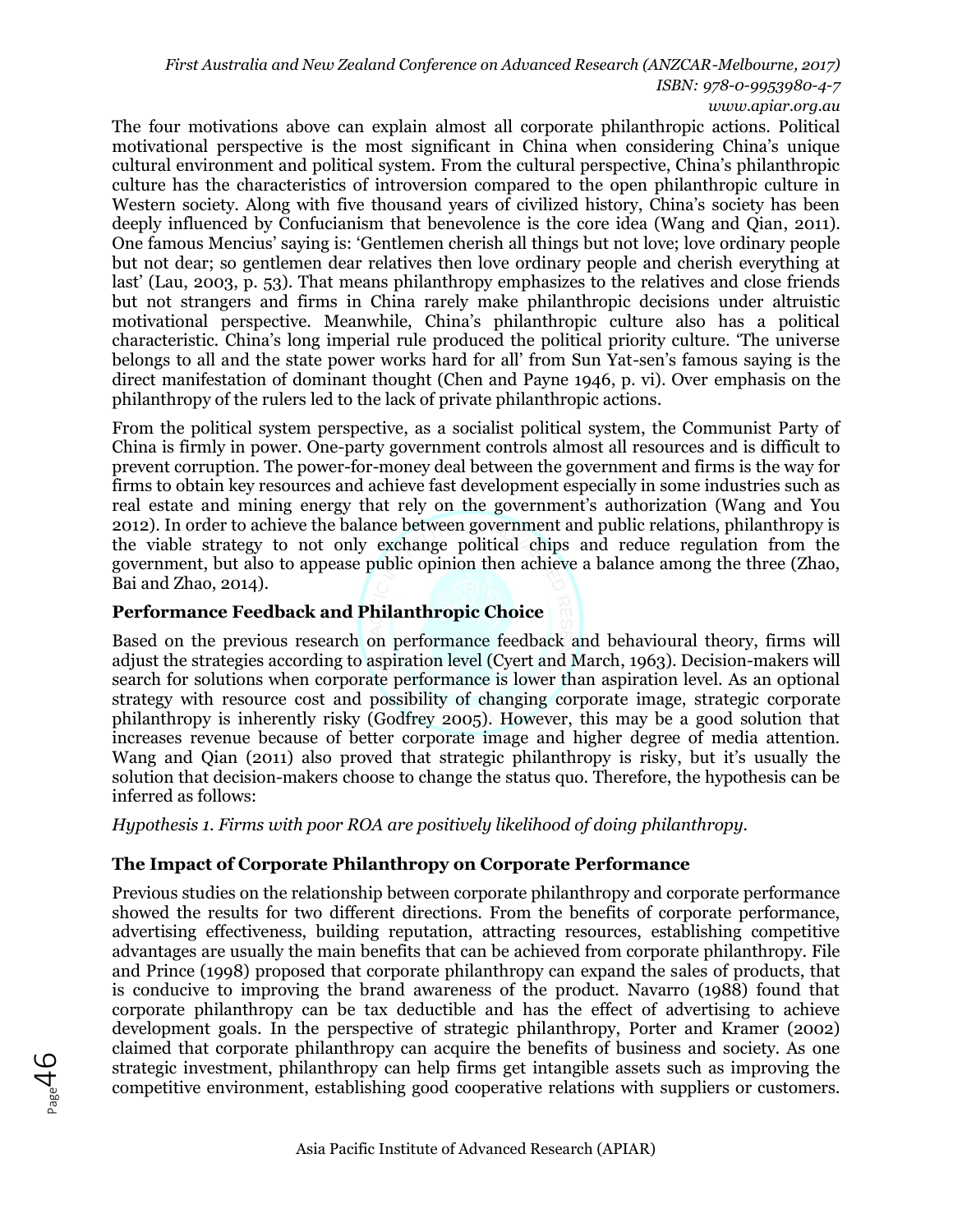*First Australia and New Zealand Conference on Advanced Research (ANZCAR-Melbourne, 2017) ISBN: 978-0-9953980-4-7 www.apiar.org.au* 

Positive stakeholder responses and political access from the sociopolitical legitimacy are also the benefits of corporate performance by making philanthropic decisions (Wang and Qian, 2011).

On the other hand, as corporate philanthropy is not the direct function to influence corporate performance, several risk points exist between the two and may cause loss of performance. Cash flow and other effective resources are used by philanthropy cause the decline in corporate value (Windsor, 2001). Werbel and Carter (2002) pointed that the CEO's personal qualities impact on the corporate financial performance such that corporate philanthropy may become one means to achieve personal interests instead of corporate own interests and this loss has been defined as the agency cost.

Till now, it can be seen from the previous studies that most scholars approved that corporate philanthropy has a positive impact on corporate performance based on Corporate Social Responsibility and a small group of scholars argued that the impact is negative. However, the negative impact just exists in some special external environment that does not meet the situation in China. Although there is definite evidence that the impacts of corporate philanthropy on corporate performance are both positive and negative, the relevant literature that studied the relationship between corporate philanthropy and corporate performance in China has showed that positive impact was greater than negative impact (Gao, Faff and Navissi, 2012, Wang and Qian, 2011). Then, these lead to hypothesize the following:

*Hypothesis 2. Corporate philanthropy has a positive impact on corporate performance.*

#### **The Moderating Effect of the Political Environment of Industry**

The literature review above has explained that some industries in China have a deep relationship with the government in the one-party political system. The firms in these industries aim to take resources from the government and reduce the risk of regulation so philanthropy has become the way of exchange. Hittman, (2005) pointed that firms with good relationships with their government can reduce the risk of policy change and increase their financial performance. As corporate philanthropy meets the need of government which want to provide social service, so firms will get more benefits from corporate philanthropy when they have more functions to connect with the government (Hittman and Hitt, 1999). Wang and Qian (2011) also supported that the firms obtain political benefit from the corporate performance in the right political environment. So the following hypothesis can be assumed:

*Hypothesis 3. The positive impact of corporate philanthropy on corporate performance is stronger in a higher-level political environment of industry.*

### **3. Methodology**

### **Sample and Data Collection**

 $7P_{\rm age}$ 47

The sample was selected from all China's firms listed on the Shanghai Stock Exchange or the Shenzhen Stock Exchange between 2008 and 2009 and the number of sample size is 1,243. The reason for choosing 2008 and 2009 as the sample year is that the study based on these two years has the characteristics of validity and representation. Due to the occurrence of the strong earthquake in Sichuan Province in May 2008, corporate philanthropy became a focus of public attention while strengthening its impacts (Gao, Faff and Navissi, 2012). In this study, data for firms were collected from the China Stock Market and Accounting Research (CSMAR) Database which is the mainstream research database established by a China's private service agency and corporate annual reports. The data of corporate philanthropy were collected from the State Commerce Ministry, the China Charity Federation, the China's Red Cross and corporate website pages.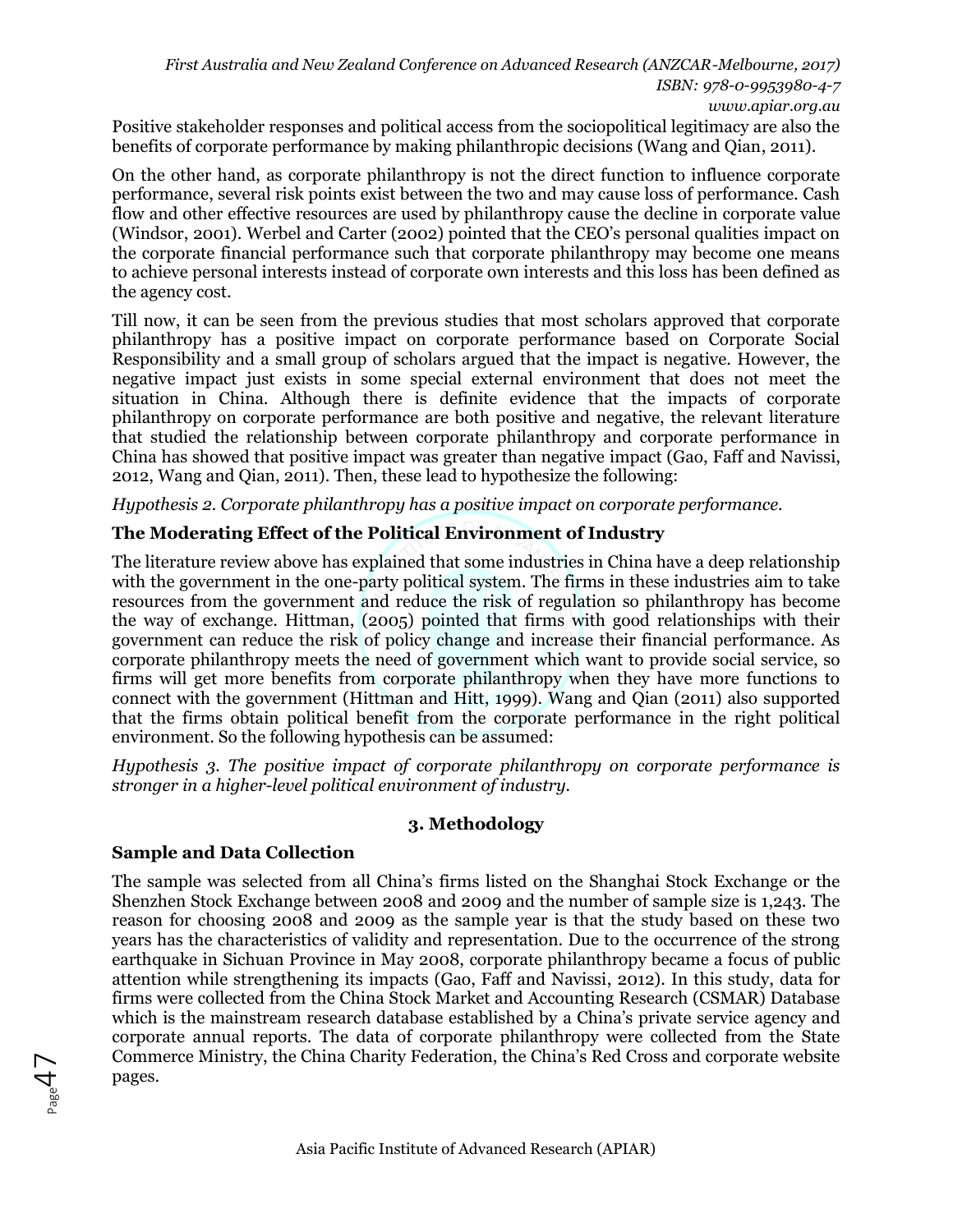# **Dependent Variables**

Philanthropic choice was a dummy variable that records whether the sample corporations chose and performed strategic philanthropy events in the whole year (Wang and Qian, 2011). It was coded as 1 if there was an accurate record of one corporation's philanthropy events. It was coded as 0 otherwise.

Return on assets (ROA) was employed to measure corporate performance as the dependent variable. ROA, calculated as net profit over total assets, is the most widely used accounting measure of corporate performance. ROA shows corporate profitability, liquidity and level of governance, so the contribution of corporate philanthropy is directly reflected by ROA (Ashbaugh-Skaife et al. 2008).

## **Independent Variables**

Philanthropy was used as the independent variable to show the investment of corporate philanthropy in the whole year (Wang and Qian, 2011).

Return on assets (ROA) was also used as the dependent variable in a different equation. ROA was the dummy variable here and was coded as 1 if one corporate ROA was lower than the average ROA and was coded as 0 if one corporate ROA was higher than the average ROA. Compared with the dependent variable, ROA was calculated in different years.

## **Moderating Variables**

Industry was used as the moderating variable. In order to reflect the difference of political environment among different industries, this variable should be coded. The industry of one firm was coded as 1 if it involves real estate, tobacco, beverages, mining energy industries which have a high level of political environment and was coded as 0 if it was involved in other industries. Industry can moderate the relationship between corporate philanthropy and performance.

### **Control Variables**

Firm size, firm age, number of shareholders, debt ratio and regional marketization index (NERI) were used as the control variables. Firm size, calculated as the log of the number of employees, impacts a firm's ability to acquire resource. Larger firms will benefit more from the market economy and have a better public opinion and concern (Roberts and Dowling, 2002). Firm age is calculated as the time span from firms' establishment. Longer firm age means more mature corporate structure and social connections. Number of shareholders, collected from the corporate annual reports, is connected with the corporate decisions of social responsibilities. Debt ratio, calculated as total liabilities over total assets, reflects the healthy development and operational capacity of firms (Barnett and Salomon 2006). One firm with appropriate debt ratio has more confidence to make a philanthropic decision with enough resource. NERI, collected from Annual Report of China's Regional Marketization Index reported by the government program (Fan, Wang and Zhu, 2010), shows the level and development of marketization of one firm's headquarters area. High index of regional marketization will enlarge the effect of corporate decisions and activities and reduce the degree of dependence on the government.

# **Equation**

 $\beta_{\text{age}}$ 48

The analysis in this study consists of two stages. Each equation used to test hypotheses shows below: Table 1: First-stage variables

|    | Variables            | Mean | s.d. |         | 2       |  |  |  |
|----|----------------------|------|------|---------|---------|--|--|--|
| ı. | Philanthropic choice | 0.83 | 0.38 |         |         |  |  |  |
| 2. | <b>ROA</b>           | 0.38 | 0.49 | $-0.11$ |         |  |  |  |
|    | Industry             | 0.13 | 0.33 | 0.06    | $-0.11$ |  |  |  |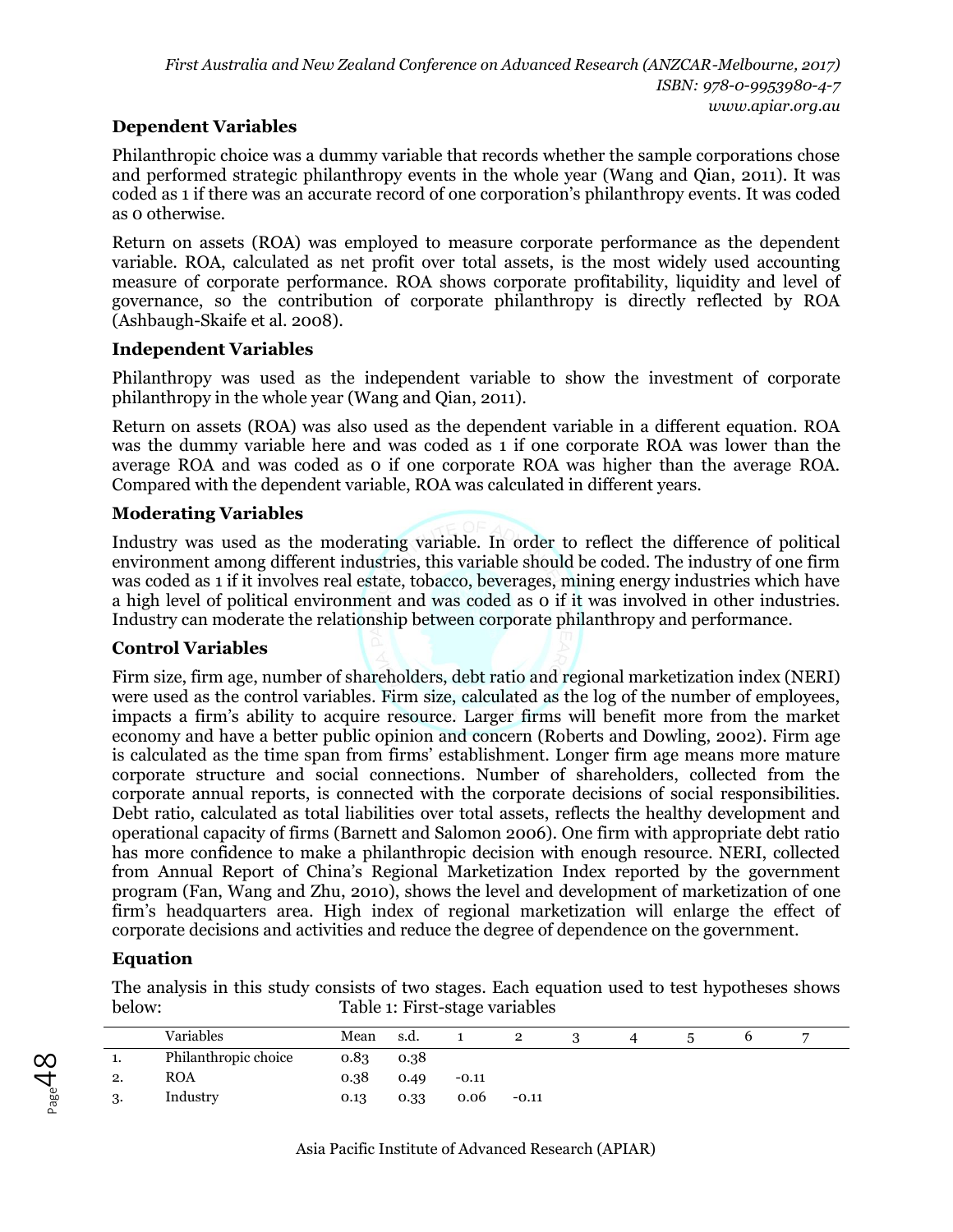#### *First Australia and New Zealand Conference on Advanced Research (ANZCAR-Melbourne, 2017) ISBN: 978-0-9953980-4-7*

*www.apiar.org.au* 

| 4.  | Firm size              | 7.52  | 1.48 | 0.08    | 0.03    | 0.00    |         |         |      | $\tilde{\phantom{a}}$ |
|-----|------------------------|-------|------|---------|---------|---------|---------|---------|------|-----------------------|
| .5. | Firm age               | 2.35  | 0.51 | $-0.09$ | 0.09    | 0.01    | $-0.07$ |         |      |                       |
| 6.  | Number of shareholders | 10.52 | 1.04 | 0.04    | 0.11    | 0.12    | 0.39    | 0.22    |      |                       |
| 7.  | Debt ratio             | 0.54  | 0.26 | $-0.08$ | 0.22    | 0.03    | 0.04    | 0.13    | 0.06 |                       |
| 8.  | NERI                   | 2.16  | 0.25 | 0.07    | $-0.08$ | $-0.04$ | $-0.06$ | $-0.05$ | 0.02 | $-0.05$               |

The dependent variable is measured for year t; other variables, for year t-1; n=1,243.

|    | Variables              | Mean  | s.d. |         | $\mathbf{2}$ | 3       | $\overline{4}$ | 5       | 6    | 7       |
|----|------------------------|-------|------|---------|--------------|---------|----------------|---------|------|---------|
| 1. | <b>ROA</b>             | 0.06  | 0.07 |         |              |         |                |         |      |         |
| 2. | Philanthropy           | 10.98 | 5.32 | 0.19    |              |         |                |         |      |         |
| 3. | Industry               | 0.13  | 0.33 | 0.22    | 0.11         |         |                |         |      |         |
| 4. | Firm size              | 7.52  | 1.48 | 0.01    | 0.19         | 0.00    |                |         |      |         |
| 5. | Firm age               | 2.35  | 0.51 | $-0.05$ | $-0.09$      | 0.01    | $-0.07$        |         |      |         |
| 6. | Number of shareholders | 10.52 | 1.04 | 0.00    | 0.12         | 0.12    | 0.39           | 0.22    |      |         |
| 7. | Debt ratio             | 0.54  | 0.26 | $-0.30$ | $-0.06$      | 0.03    | 0.04           | 0.13    | 0.06 |         |
| 8. | NERI                   | 2.16  | 0.25 | 0.06    | 0.08         | $-0.04$ | $-0.06$        | $-0.05$ | 0.02 | $-0.05$ |

The dependent variable is measured for year t; other variables, for year t-1; n=1,243.

$$
P_{t} = \alpha_{0} + \alpha_{1}ROA_{t-1} + \alpha_{2} industry_{t-1} + \alpha_{3} firmsize_{t-1} + \alpha_{4} firmsize_{t-1}
$$

+
$$
\alpha_5
$$
numberofshareholders<sub>t-1</sub> + $\alpha_6$ debratio<sub>t-1</sub> + $\alpha_7$ NERI<sub>t-1</sub> +  $\varepsilon_{t-1}$ 

 $Y_t = \beta_0 + \beta_1$ philanthropy<sub>t-1</sub> +  $\beta_2$ moderator<sub>t-1</sub> +  $\beta_3$ philanthropy<sub>t-1</sub> × moderator<sub>t-1</sub>

 $+ \beta_4$  firmsize<sub>t-1</sub> +  $\beta_5$  firmage<sub>t-1</sub> +  $\beta_6$  number of shareholders<sub>t-1</sub>

 $+\beta_7$  debtratio<sub>t-1</sub></sub> +  $\beta_8$  NERI<sub>t-1</sub> +  $\varepsilon_{t-1}$ 

 $P_{\tiny \texttt{age}}$ 49

In the first binary logistic regression equation,  $P_t$  is the Philanthropic choice.  $\varepsilon$  is the stochastic disturbance. ROA and Industry are dummy variables. In the second linear regression equation,  $Y_t$  is the corporate performance in the next year. Moderator is the industry code that represents the political environment of industry in the hypotheses. ε is the stochastic disturbance.

#### **4. Results**

### **Descriptive Statistics and Correlation Matrix**

Table 1 and Table 2 show the descriptive statistics and correlation matrix of two analyses. In the first-stage analysis, Philanthropy choice (mean 0.83) and Industry (mean 0.13) are the dummy variables and the mean value reflects the ratio of 1 and 0. ROA, Industry, Firm size, Number of shareholders and NERI are found to have a positive correlation with Philanthropy choice but the values are small (the largest one is 0.09). Firm age and Debt ratio have a negative correlation. The correlation level of each variable is low and the significant correlation is found between Firm size and Number of shareholders (0.39). This can be explained by taking into account the

| Variables              | Model 1              | Model 2    | Model 3    |  |
|------------------------|----------------------|------------|------------|--|
| Intercept              | $-0.23$              | $-0.76$    | $-0.23$    |  |
| Firm size              | $0.13*$              | $0.13*$    | $0.14*$    |  |
| Firm age               | $-0.53***$           | $-0.52***$ | $-0.51***$ |  |
| Number of shareholders | 0.08                 | 0.10       | 0.08       |  |
| Debt ratio             | $-0.55$ <sup>*</sup> | $-0.39$    | $-0.41$    |  |
| <b>NERI</b>            | $0.75^*$             | $0.70*$    | $0.72^{*}$ |  |

Table 3: Results of binary logistic regression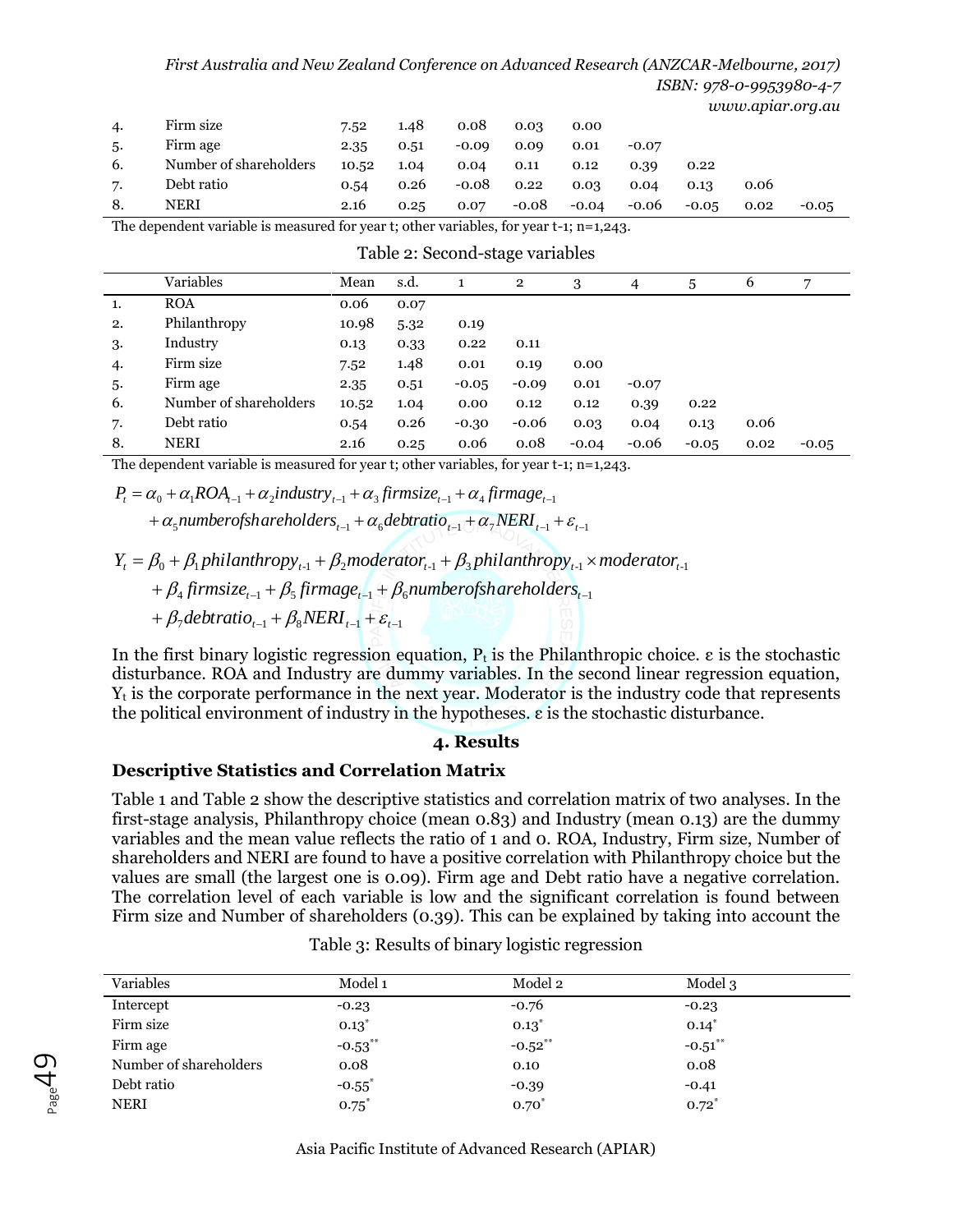*First Australia and New Zealand Conference on Advanced Research (ANZCAR-Melbourne, 2017)*

|                  |           |                      | www.apiar.org.au                 |
|------------------|-----------|----------------------|----------------------------------|
| <b>ROA</b>       |           | $0.49***$ (Exp 1.63) | $0.45$ <sup>***</sup> (Exp 1.57) |
| Industry         |           |                      | $-0.48 \cdot$ (Exp 0.62)         |
| Log-likelihood   | $-555.31$ | $-550.52$            | $-548.76$                        |
| $\Delta\,\chi^2$ |           | $2.75***$            | 2.12                             |

The dependent variable is measured for year t; other variables, for year t-1; n=1,243.

 $+p \leq .10$ ;  $^*p \leq .05$ ;  $^{**}p \leq .01$ ;  $^{***}p \leq .001$ 

|  |  | Table 4: Results of linear regression |
|--|--|---------------------------------------|
|  |  |                                       |

| Variables              | Model 1    | Model 2    | Model 3    | Model 4    |
|------------------------|------------|------------|------------|------------|
| Intercept              | $0.08***$  | $0.07**$   | $0.07**$   | $0.09***$  |
| Firm size              | 0.01       | $-0.01$    | 0.01       | 0.00       |
| Firm age               | $-0.01$    | 0.01       | 0.01       | 0.01       |
| Number of shareholders | 0.00       | $-0.01$    | $-0.01$    | $-0.01$    |
| Debt ratio             | $-0.09***$ | $-0.08***$ | $-0.09***$ | $-0.09***$ |
| <b>NERI</b>            | 0.01       | 0.01       | 0.01       | 0.01       |
| Philanthropy           |            | $0.01***$  | $0.01***$  | $0.01***$  |
| Industry               |            |            | $0.05***$  | $-0.03+$   |
| Philanthropy×Industry  |            |            |            | $0.01***$  |
| F                      | 25.96***   | $28.51***$ | $35.53***$ | 35.08***   |
| $R^2$                  | 0.10       | 0.12       | 0.17       | 0.19       |
| Adjust $R^2$           | 0.09       | 0.12       | 0.16       | 0.18       |

The dependent variable is measured for year t; other variables, for year t-1; n=1,243.

 $+p \leq .10$ ;  $^*p \leq .05$ ;  $^{**}p \leq .01$ ;  $^{***}p \leq .001$ 

actual situation. In the second-stage analysis, the maximum mean of variables is Philanthropy (10.98) that has the largest standard deviation (5.32). Philanthropy, Industry, Firm size, Number of shareholders and NERI are found to have a positive correlation with ROA and Firm age and Debt ratio have a negative correlation. Overall, multicollinearity is not an important problem in the analysis and this is a good foundation for regression analysis.

# **First-stage Logistic Regression Analysis**

Table 3 shows the results of logistic regression of Philanthropy choice on different variables. The analysis contains three steps of models. Model 1, the first basic model, presents the coefficient value of control variables and intercept. Firm size, Firm age, Debt ratio and NERI were significant. Among them, Firm size and NERI were more likely to contribute to the dependent variable. In Model 2, ROA was added to the regression and showed a significant result and was more likely to engage in the dependent variable  $(p < .001)$ . Industry was added to the regression in Model 3. However, its significance is not so obvious ( $p = .08$ ).

From the overall perspective, it can be known from analyzing the data of Philanthropic choice that 214 of 1,243 firms didn't choose philanthropy, accounting for 82.8%. Log-likelihood value of each model was large enough to ensure the overall reliability.  $\Delta \chi^2$  means the change value of Chi square from each model.  $\Delta \chi^2$  from Model 1 to Model 2 was positive and significant and the next  $\Delta$  χ<sup>2</sup> was not significant. Combined with the coefficient of new variables, it is clear that firms with poor ROA are positively likelihood of doing philanthropy and Industry has no impact.

# **Second-stage Linear Regression Analysis**

Table 4 shows the results of the linear regression of ROA on different variables. Five different Control variables were brought into the regression equation in Model 1 and then the independent variable Philanthropy in Model 2. Model 3 added the moderating dummy variable Industry and the interaction term of independent variable and moderating variable was finally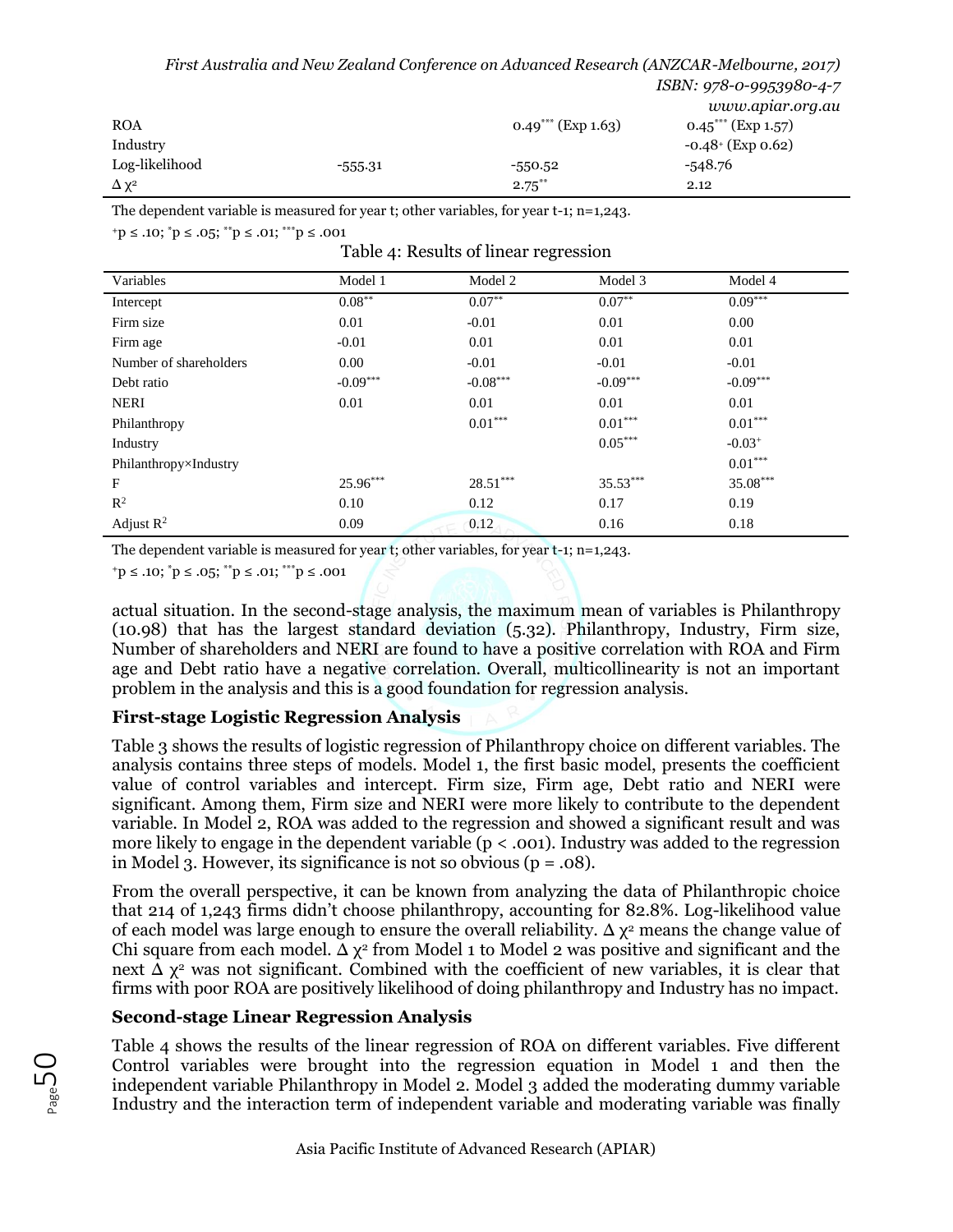added. The effect of newly added variables can be reflected via this hierarchical multivariate linear regression process.

In Model 1 and Model 2, Debt ratio and Intercept showed the significant relationship with corporate performance. In all the control variables, Firm age and NERI were positive associated with ROA and other variables were negatively associated with ROA. As for the independent variable, Philanthropy was positively associated with ROA and the relationship was significant  $(p < .001)$ . Though the coefficient value was small, the positive impact of corporate philanthropy on corporate performance can be proved. Simultaneously, The value of adjust R2 in Model 2 was larger than that in Model 1 and this means that the independent variables had explanatory power to ROA.

Model 3 and Model 4 analyzed the impact of the moderating variable on the relationship between corporate philanthropy and corporate performance. In Model 3, the coefficient value of Industry was 0.05 and  $p < 0.001$ . The interaction term in Model 4 was positively associated with the dependent variable and the result was significant ( $p < .001$ ). Therefore, it can be seen from Model 3 and Model 4 that the moderating variable Industry had a positive effect on the impact of corporate philanthropy on corporate performance.

Overall, F values of the four models were all over 25 and those were large enough to explain the analysis. Each F value was significant ( $p < .001$ ), so the whole regression analysis is meaningful and its result is credible. The values of Adjust R2 are 0.09, 0.12, 0.16, 0.18 respectively and each value is larger than the value of the previous model, which ensures that the variables added to each regression progress are meaningful and enhance the explanatory power of the model.

# **5. Discussion**

In this study, it has been argued that performance feedback affects corporate philanthropic choice. Through the case study above, it is determined that past poor performance of firms is likelihood to make a strategic choice of corporate philanthropy. As an optional strategy with resource cost and possibility of changing corporate image, strategic corporate philanthropy is inherently risky (Godfrey, 2005). The essence of the work of an organization's decision-makers is to avoid risks and ensure profits so active corporate philanthropy is often not the firms' first strategic choice. However, for those firms who are facing poor performance, top management teams will increase the risk tolerance, hoping to find a way to improve the financial performance through some high-level risky strategic choices (Greve, 2003). In this case, corporate philanthropy is often the strategic choice with a great hope of improving the image and reputation. The results of this study suggest that firms with past poor performance are more likely to endorse corporate philanthropy.

From the results of the binary logistic regression, it has been proved that philanthropic choice has no relationship with industry. As the effect of corporate philanthropy in different industries is quite different, it is easy to speculate that firms in some industries are willing to make a philanthropic choice to get greater return. Two points can explain why there is no tendency. First, the profits of philanthropy and possible risk are not equivalent. The risk from corporate philanthropy is a kind of external risk and can affect customers and investors which are the basis of one firm so decision-makers will choose strategic philanthropy when they face a certain degree of difficulties. Secondly, in a high level of political environment industry in China, the main motivation of firms is to get useful resources and not the public image and they often choose to make philanthropy in a project related to the government or some political persons. Simultaneously, such active philanthropy is easily misinterpreted as a kind of atonement for corruption and will make a counter-effect from the public (Wang and Qian, 2011).

In this study, the relationship of corporate philanthropy and corporate performance in China can be determined. Although some scholars have argued the negative relationship between the

 $_{\tiny{\text{Page}}}$ 51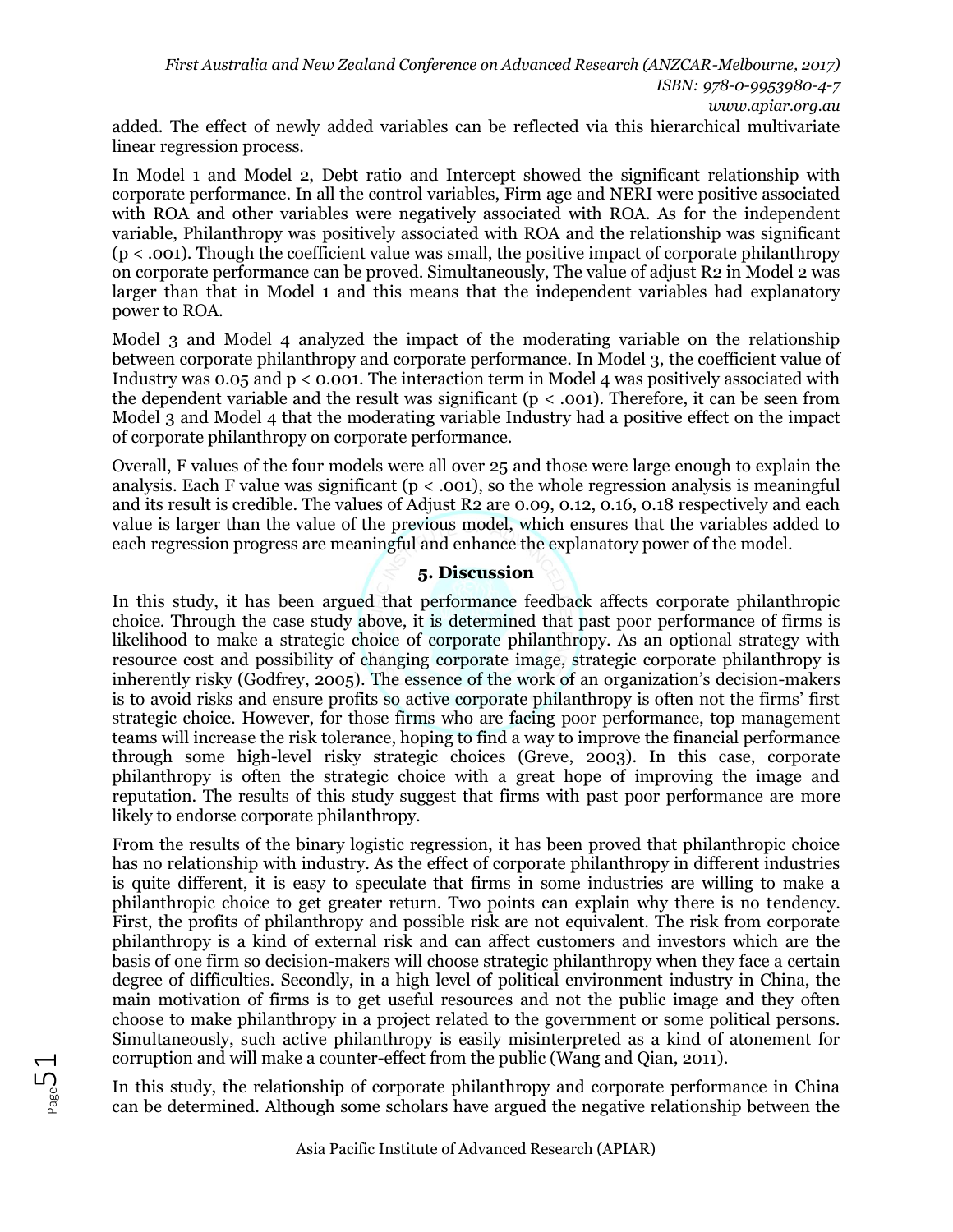*First Australia and New Zealand Conference on Advanced Research (ANZCAR-Melbourne, 2017) ISBN: 978-0-9953980-4-7 www.apiar.org.au* 

two, positive relationship can be proved from the linear regression by using the case of Chinese listed firms. Based on the Corporate Social Responsibility, corporate philanthropy reflects that firms fulfill their social responsibility. They can obtain the return from it in ways of good reputation, recognition and social image. In the Chinese business environment, strategic philanthropy is valuable. As China has the largest number of population and effective media channels, firms can widen their circulation through the event of corporate philanthropy in a short time and this may ensure in a highest degree possible that firms obtain the benefits from social responsibility.

In this part of study, the most important issue is to determine the moderating effect of industry. China is the country with a high political environment. Because of socialism and Communist Party in power in the long term, corruption is the systematic problem which cannot be solved. The government controls the key resources and it becomes the capital that government officer use to corrupt. In this case, some industries in high level political environment will be affected by the government. Firms in these industries such as real estate, tobacco, beverages, mining energy need to obtain the survival resources from the government, so corporate philanthropy becomes the method for firms to exchange the resources and the government can also get the benefits from the philanthropy event. Based on the Resource Dependent Perspective, firms in the industries with high level political environment can get more benefits from corporate philanthropy than the firms in the industries with low level political environment. This effect is the moderating effect which moderates the relationship between philanthropy and ROA. Figure 1 shows the moderating effect of industries directly. Industries at different levels of the political environment cause the different tendency between corporate philanthropy and ROA. Obviously, the tendency of the industry in high level political environment is more remarkable.



Figure 1: Moderating effect of industry between corporate philanthropy and ROA

There are still some limitations in this study. Firstly, only one form of Corporate Social Responsibility was discussed in this study. Corporate philanthropy is the direct manifestation of the corporate fulfillment of social responsibility and can be quantified in order to use for research. There are no other main variables existed in current research. Further studies need to focus on finding variables that can represent CSR such as environment and community events. When more variables can be added to the study, the effect of CSR on corporate performance will be studied more accurately.

Secondly, there were some limitations in the process of collecting corporate philanthropic data in this study. Some corporate philanthropic data are either actively disclosed in the annual reports or promoted by media in order to achieve strategic propaganda. However, there are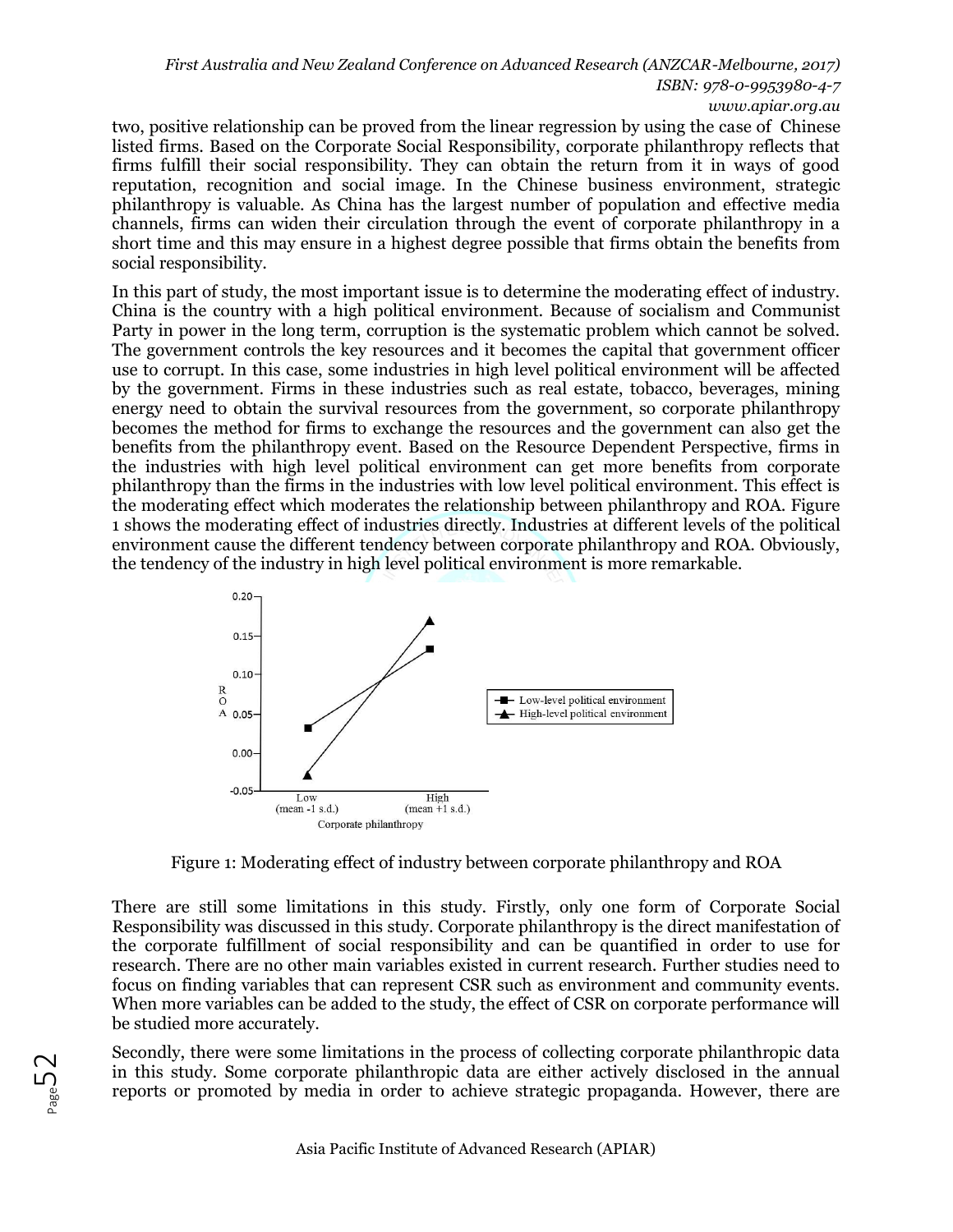some philanthropic choices that were decided by personal behavior of top management and the data is hard to collect from the public sources. This may cause the problem of inaccurate results of analysis. In order to solve problem, further studies need to find a method that can involve more philanthropic data such as the improved specific data mining method.

Moreover, this study uses cross-sectional data because of the complexity of data collection. Cross-sectional data can directly be used to analyze a short period of relationship between corporate philanthropy and corporate performance. However, it may cause the bias of results as external factors are special and the results are easily affected by the external environment. If possible, further studies should use panel data which covers a long period of philanthropic data and corporate financial data to analyze the overall impact between corporate philanthropy and corporate performance.

Lastly, due to the late development of China's stock market system compared with other developed and developing countries, only a small part of firms with enough firm size and good performance can be listed in the first decade of the 21st century. The results can be reflected in the listed firms, but not all firms. This is an institutional defect that cannot be avoided in China's business studies. As time progressed, the results will be more accurate in similar research and further research could prove the results from this study with stronger panel data after ten or twenty years.

### **6. Conclusion**

This study aims to determine the motivation of corporate philanthropic behavior and identify the relationship between corporate philanthropy and corporate performance with the moderating effect of different level political environment of industries. By analyzing the data of China's listed firms in 2008 and the data of corporate philanthropic events, it can be found that past poor performance increases the possibility of philanthropic choice. Corporate philanthropy has a positive effect on corporate performance and the firms in high level political environment of industries can get more benefits from the strategic philanthropy. Based on these results, further studies can analyze the relationship between corporate philanthropy and corporate performance in a new perspective and better data to develop this topic.



Page53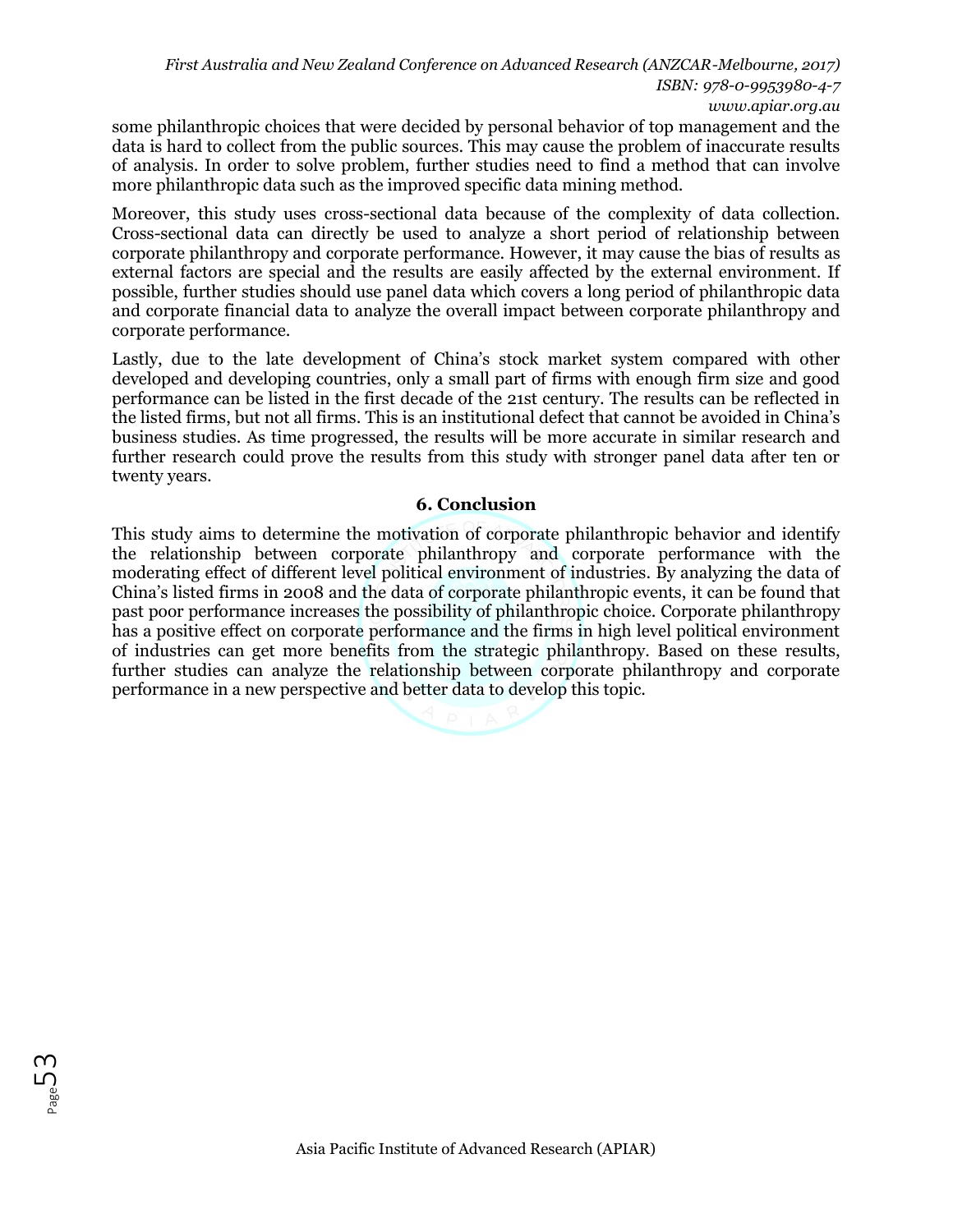### **References**

- i. Andreoni, J. & Payne, A., 2011. Is crowding out due entirely to fundraising? Evidence from a panel of charities. *Journal of Public Economics,* 95(5), pp. 334-343.
- ii. Ashbaugh-Skaife, H., Collins, D., Kinney, W. & Lafond, R., 2008. The Effect of SOX Internal Control Deficiencies and Their Remediation on Accrual Quality. *The Accounting Review,* 83(1), pp. 217-250.
- iii. Aupperle, K., Carroll, A. & Hatfield, J., 1985. Empirical Examination of the Relationship between Corporate Social Responsibility and Profitability. *Academy of Management Journal,* 28(2), pp. 446- 463.
- iv. Barnett, M. & Salomon, R., 2006. Beyond Dichotomy: The Curvilinear Relationship between Social Responsibility and Financial Performance. *Strategic Management Journal,* 27(11), pp. 1101-1122.
- v. Campbell, D., Moore, G. & Metzger, M., 2002. Corporate Philanthropy in the U.K. 1985-2000: Some Empirical Findings,. *Journal of Business Ethics,* 39(3), pp. 29-41.
- vi. Campbell, L., Gulas, C. & Gruca, T., 1999. Corporate Giving Behaviour and Decision-maker Social Consciousness. *Journal of Business Ethics,* 19(4), pp. 375-383.
- vii. Chen, S. & Payne, R., 1946. *Sun Yat-Sen: A Portrait.* [Art] (John Day, New York. ).
- viii. Fan, G., Wang, X. & Zhu, H., 2010. *China's Marketization Index-the Report of Relative Process of Regional Markets in 2009,* Beijing: Economic Science Press.
- ix. Frooman, J., 1997. Socially Irresponsible and Illegal Behavior and Shareholder Wealth, A MetaAnalysis of Event Studies. *Business & Society,* 36(3), pp. 221-249.
- x. Gao, F., Faff, R. & Navissi, F., 2012. Corporate philanthropy: Insights from the 2008 Wenchuan Earthquake in China. *Pacific-Basin Finance Journal,* 20(3), pp. 363-377.
- xi. Godfrey, P., 2005. The Relationship Between Corporate Philanthropy And Shareholder Wealth: A Risk Management Perspective. *Academy of Management Review,* 30(4), pp. 777-798.
- xii. Greve, H., 2003. A Behavioral theory of R&D expenditures and innovations: Evidence from shipbuilding. *Academy of Management Journal,* 46(6), pp. 685-702.
- xiii. Griffin, J. & Mahon, J., 1997. The Corporate Social Performance and Corporate Financial Performance Debate: Twenty-Five Years of Incomparable Research. *Business & Society,* 36(1), pp. 5- 31.
- xiv. Haley, U., 1991. Corporate Contributions As Managerial Masques: Reframing Corporate Contributions As Strategies to Influence Society. *Journal of Management Studies,* 28(5), pp. 485- 510.
- xv. Hittman, A., 2005. Politicians on the board of directors: Do connections affect the bottom line?. *Journal of Management,* 31(3), pp. 464-481.
- xvi. Hittman, A. & Hitt, M., 1999. Corporate political strategy formulation: A model of approach, participation, and strategy decisions. *Academy of Management Review,* 24(4), pp. 825-842.
- xvii. Lau, D., 2003. *Mencius.* Hong Kong: The Chinese University Press.

Page54